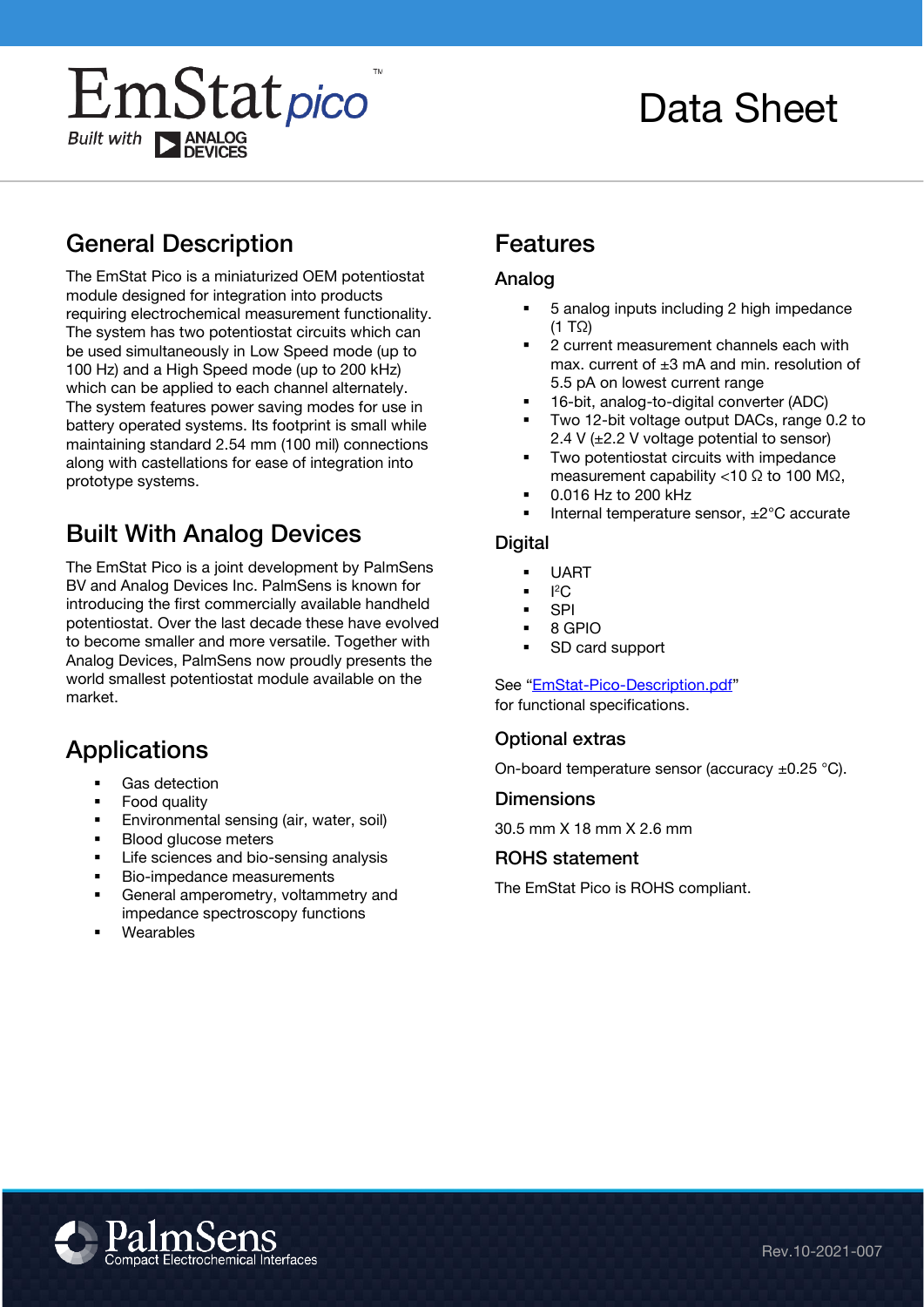# Table of Contents

| Surface mount PCB footprint 13 |  |
|--------------------------------|--|
| Through hole PCB footprint13   |  |
|                                |  |
|                                |  |

| SMT board-to-board soldering  15 |  |
|----------------------------------|--|
|                                  |  |
|                                  |  |
|                                  |  |
|                                  |  |
|                                  |  |
|                                  |  |
|                                  |  |

### **Terminology**

PSTAT: Potentiostat circuit CA: Control Amplifier CF: Current Follower TIA: Trans Impedance Amplifier CE: Counter Electrode RE: Reference Electrode WE: Working Electrode EIS: Electrochemical Impedance Spectroscopy PGA: Programmable Gain Amplifier AAF: Anti-Aliasing Filter LDO: Low Drop Out OCP: Open Circuit Potentiometry

# Revision history

Rev.3-2019-001: First published. Rev.3-2019-002: Min. freq range for EIS to 0.016 Hz Rev.4-2019-003: Current Range accuracy added Rev.8-2019-004: Added: high speed DAC spec, Combined DAC spec, DAC modes section. Modified: limit to WE potential, hibernate current consumption Rev.9-2020-005:100nA Current Range accuracy (HS & LS) changed to 2%, Footnote added to HS specs. "Ch1 has a series resistor.." Power consumption in Hibernation mode changed from 0.25 mA to 10 uA Rev.02-2020-006: section added: SMT reflow information, Added: Absolute maximum ratings for SMT reflow. Changed: 5mA HS accuracy from 1% to 2% Changed: HS typical Rload value from 100 to 110 Ω Rev.10-2021-007: fixed broken links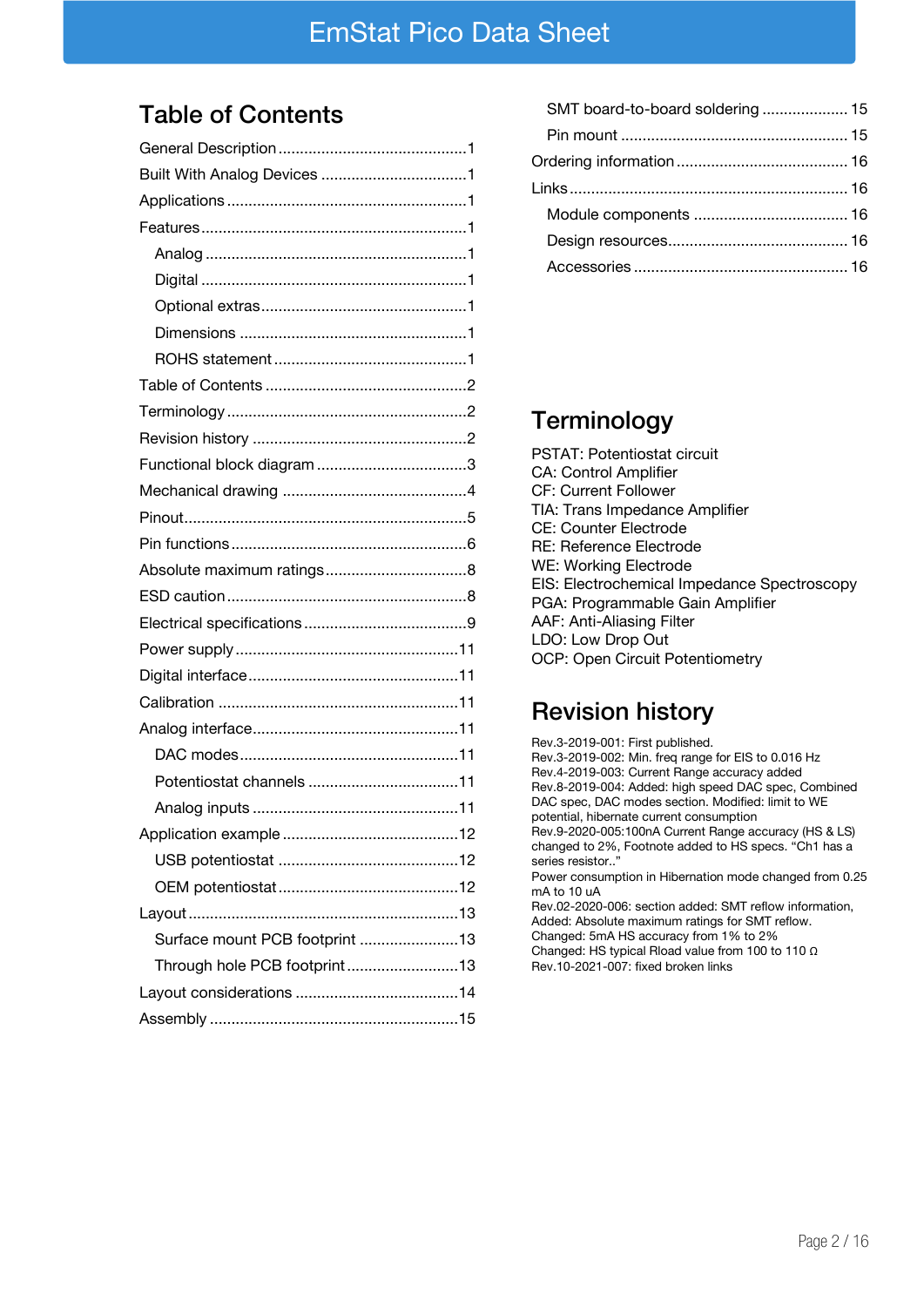# Functional block diagram



Figure 1: EmStat Pico functional block diagram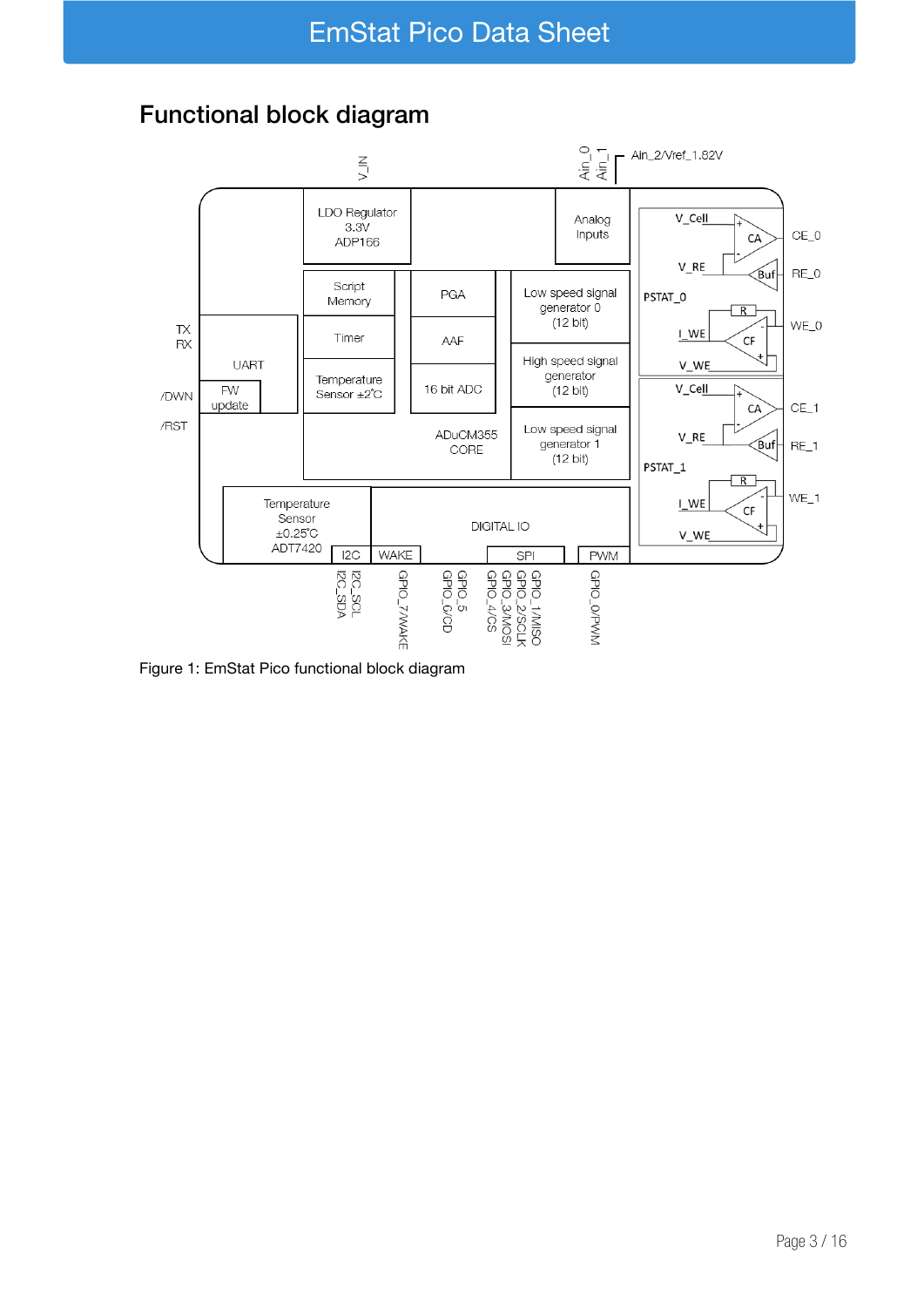# Mechanical drawing



Figure 2: EmStat Pico module dimensions (all values in millimeters)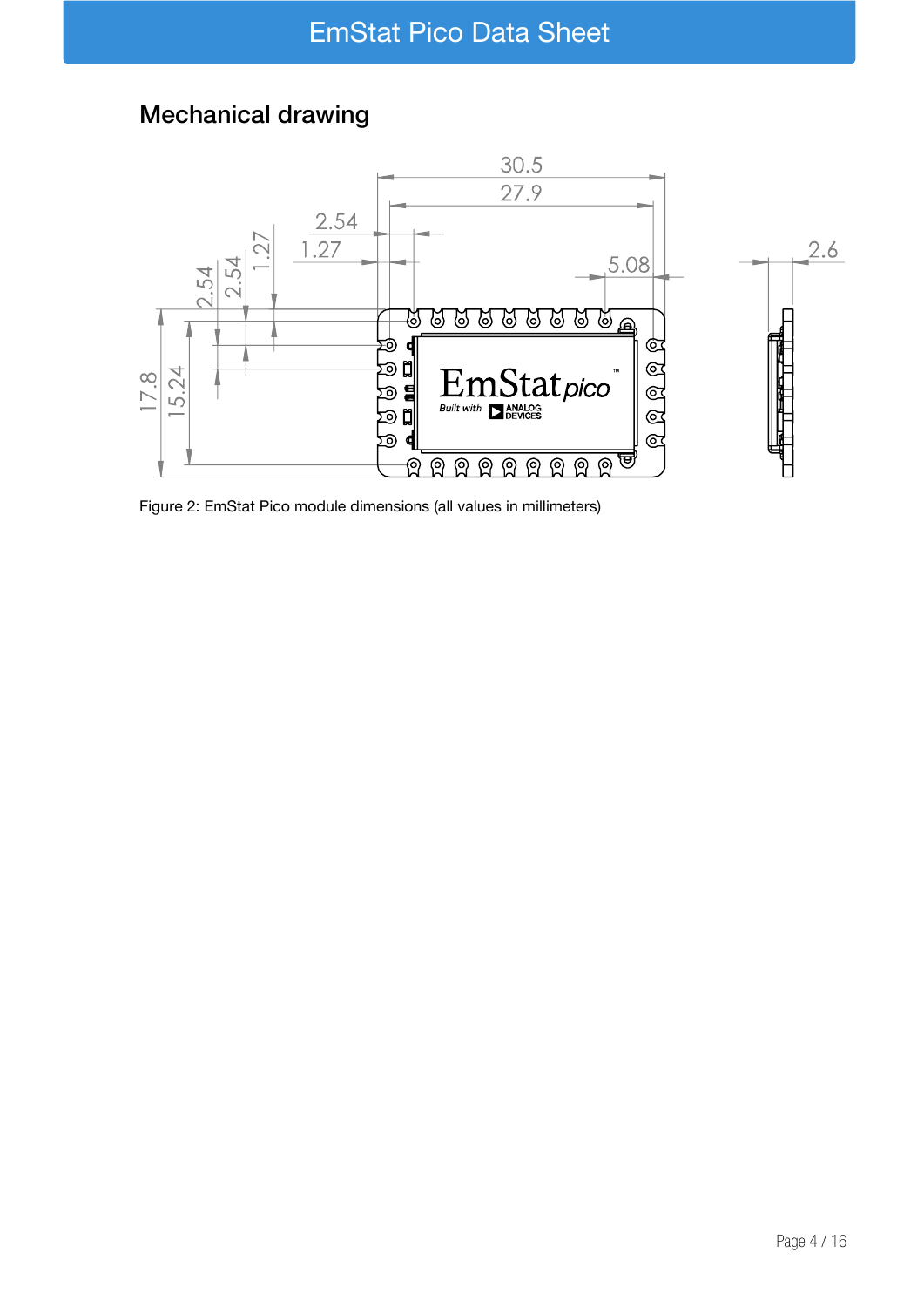### Pinout



Figure 3: EmStat Pico pinout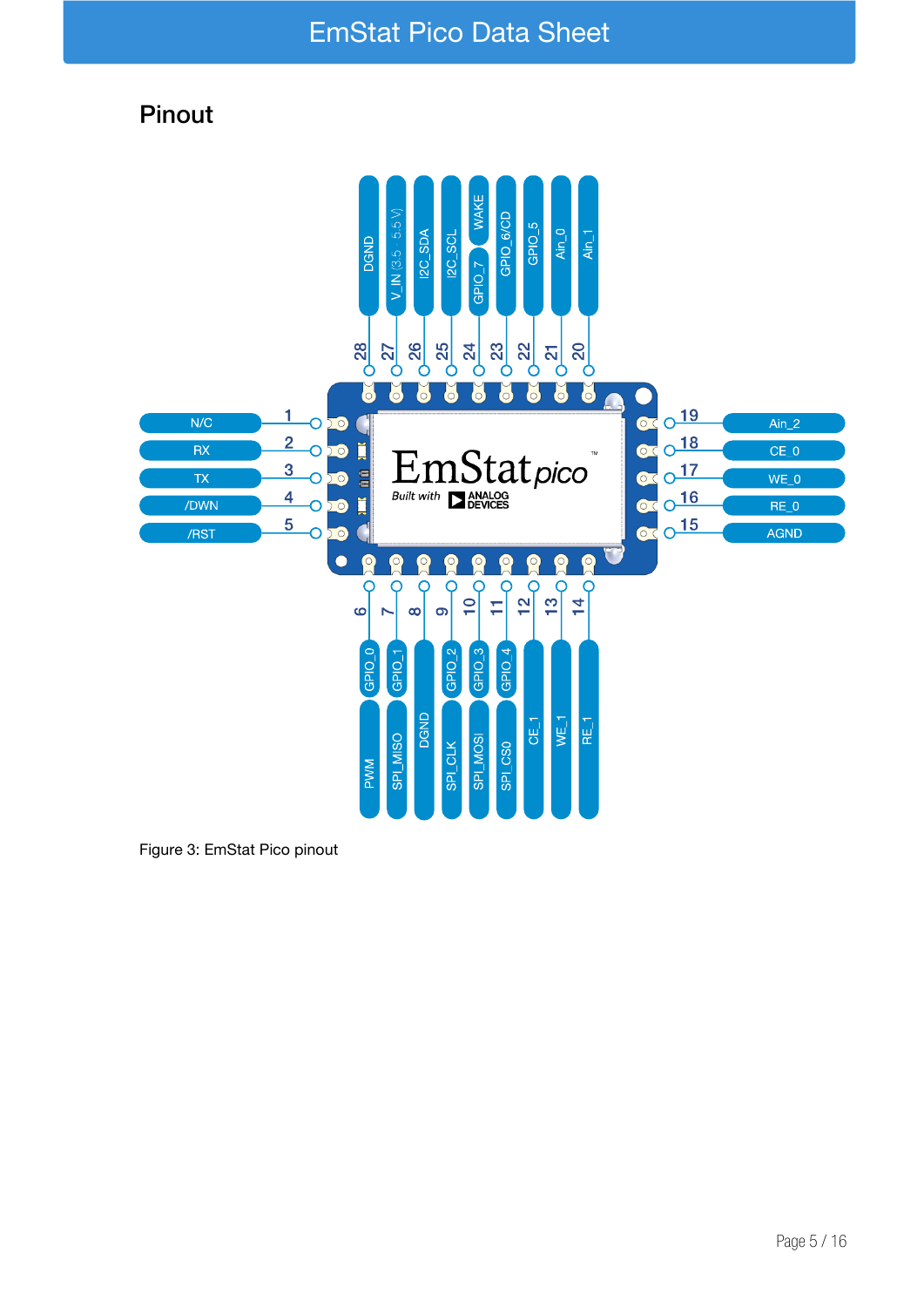# Pin functions

Table 1: Pin function description

| Pin<br>No.     | Name              | <b>Type</b>    | <b>Description</b>                                                                                                                                                                                                                                        |
|----------------|-------------------|----------------|-----------------------------------------------------------------------------------------------------------------------------------------------------------------------------------------------------------------------------------------------------------|
| 1              | N/C               | Reserved       | Factory use only                                                                                                                                                                                                                                          |
| $\overline{2}$ | <b>RX</b>         | <b>DIO</b>     | UART receive. Baud rate: 230400 Bd                                                                                                                                                                                                                        |
| 3              | <b>TX</b>         | <b>DIO</b>     | UART transmit. Baud rate: 230400 Bd                                                                                                                                                                                                                       |
| $\overline{4}$ | /DWN              | <b>DIO</b>     | Initiates bootmode. Firmware download begins on<br>exiting reset. (Active Low). This pin is pulled up to 3.3 V<br>by a 10 kΩ resistor.                                                                                                                    |
| 5              | /RST              | <b>DIO</b>     | Resets the module processor. (Active Low). This pin is<br>pulled up to 3.3 V by a 10 kΩ resistor.                                                                                                                                                         |
| 6              | GPIO 0            | <b>DIO</b>     | General-Purpose Input/Output Port 0 / PWM Output.<br>This pin defaults as tri-state.                                                                                                                                                                      |
| $\overline{7}$ | GPIO_1            | <b>DIO</b>     | General-Purpose Input/Output Port 1 / SPI_MISO.<br>This pin defaults as tri-state.                                                                                                                                                                        |
| 8              | <b>DGND</b>       | <b>GND</b>     | High speed digital signal GND return. The module has<br>a single continuous Gnd plane                                                                                                                                                                     |
| 9              | GPIO_2            | <b>DIO</b>     | General-Purpose Input/Output Port 2 / SPI_CLK.<br>This pin defaults as tri-state.                                                                                                                                                                         |
| 10             | GPIO <sub>3</sub> | <b>DIO</b>     | General-Purpose Input/Output Port 3 / SPI_MOSI.<br>This pin defaults as tri-state.                                                                                                                                                                        |
| 11             | GPIO_4            | <b>DIO</b>     | General-Purpose Input/Output Port 4 / SPI_CS.<br>This pin defaults as tri-state.                                                                                                                                                                          |
| 12             | $CE_1$            | V_out          | Potentiostat 1 output. This pin is connected to a<br>Counter Electrode when measuring electrochemical<br>sensors. Optionally, this pin can be used as a DAC<br>output.                                                                                    |
| 13             | $WE_1$            | $l$ in         | Potentiostat 1 current measurement TIA input. For<br>electrochemical measurements this pin is connected to<br>the Working Electrode.                                                                                                                      |
| 14             | $RE_1$            | $V_{\perp}$ in | Potentiostat 1 high impedance reference input. For<br>electrochemical measurements this pin is connected to<br>the Reference Electrode. Optionally, this pin can be<br>used as an ADC input. If unused, it is recommended to<br>connect this pin to AGND. |
| 15             | <b>AGND</b>       | <b>GND</b>     | Analog signal Gnd. The module has a single<br>continuous Gnd plane                                                                                                                                                                                        |
| 16             | $RE_0$            | $V_{\perp}$ in | Potentiostat 0 high impedance reference input. For<br>electrochemical measurements this pin is connected to<br>the Reference Electrode. Optionally, this pin can be<br>used as an ADC input. If unused, it is recommended to<br>connect this pin to AGND. |
| 17             | $WE_0$            | $\mathsf{Lin}$ | Potentiostat 0 current measurement TIA input. For<br>electrochemical measurements this pin is connected to<br>the Working Electrode.                                                                                                                      |
| 18             | $CE_0$            | V_out          | Potentiostat 0 output. This pin is connected to a<br>Counter Electrode when measuring electrochemical<br>sensors. Optionally, this pin can be used as a DAC<br>output.                                                                                    |
| 19             | $Ain_2$           | $V_in$         | ADC Input / 1.82 V buffered voltage reference.<br>Decouple reference to GND via a 100 pF capacitor.<br>The maximum load current = $200 \mu A$ .                                                                                                           |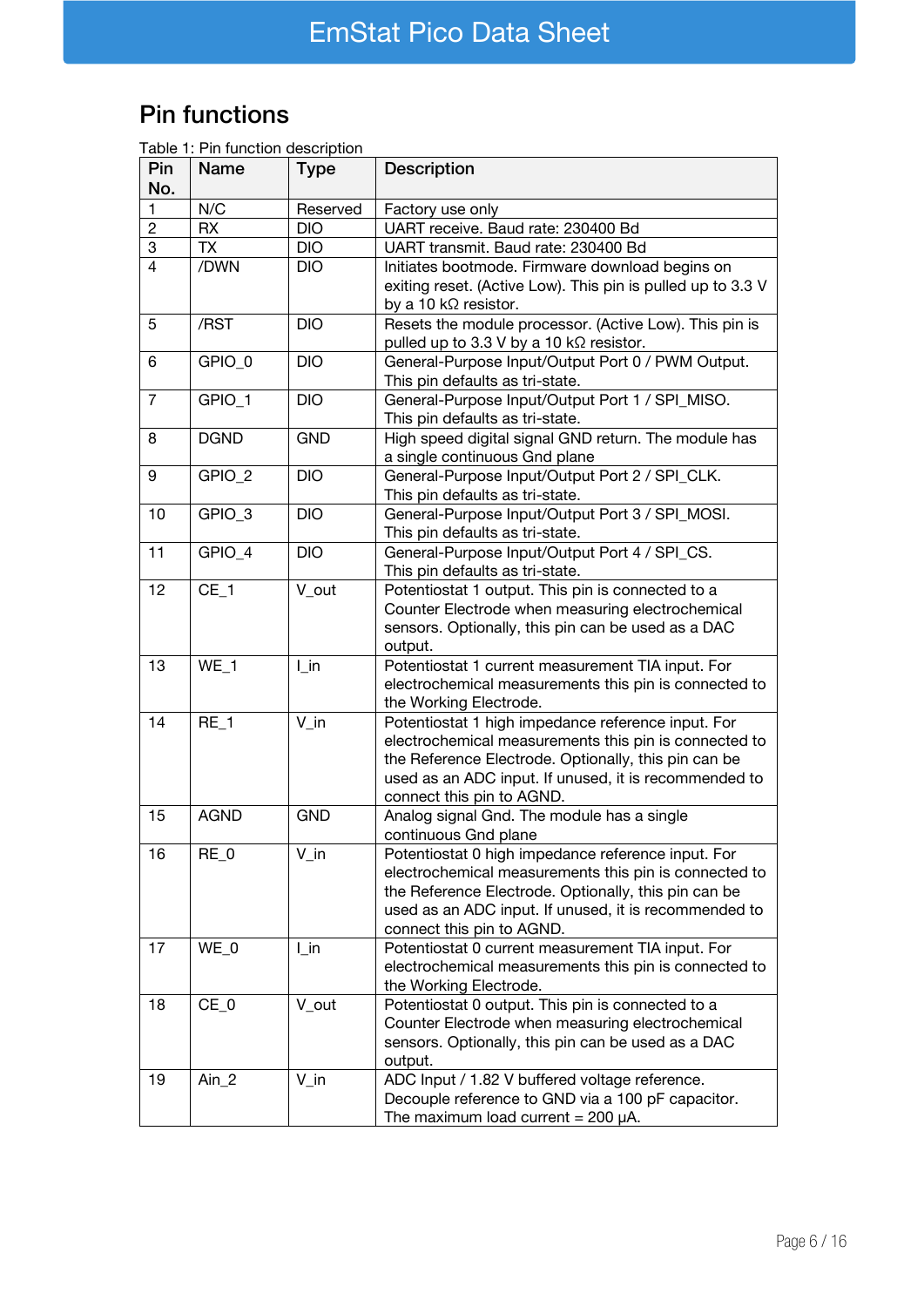# EmStat Pico Data Sheet

| 20 | Ain 1       | V in       | ADC Input.                                                               |
|----|-------------|------------|--------------------------------------------------------------------------|
| 21 | Ain 0       | V in       | ADC Input.                                                               |
| 22 | GPIO 5      | <b>DIO</b> | General-Purpose Input/Output Port 5. This pin defaults                   |
|    |             |            | as tri-state.                                                            |
| 23 | GPIO 6/CD   | <b>DIO</b> | General-Purpose Input/Output Port 6. Card Detect                         |
|    |             |            | input for use with SD cards.                                             |
|    |             |            | This pin defaults as tri-state.                                          |
| 24 | GPIO_7      | <b>DIO</b> | General-Purpose Input/Output Port 7 / WAKE. This pin                     |
|    |             |            | is pulled up to 3.3 V in Sleep and Hibernate modes and                   |
|    |             |            | is used to wake the device. This pin defaults as tri-                    |
|    |             |            | state.                                                                   |
| 25 | I2C SCL     | <b>DIO</b> | Interface Clock for $l^2C$ . This pin is pulled up to 3.3 V by           |
|    |             |            | a 10 k $\Omega$ resistor.                                                |
| 26 | I2C SDA     | <b>DIO</b> | Interface Data for I <sup>2</sup> C. This pin is pulled up to 3.3 V by a |
|    |             |            | 10 k $\Omega$ resistor.                                                  |
| 27 | V IN        | Power      | 3.5 V to 5.5 V vs GND                                                    |
| 28 | <b>DGND</b> | GND        | Power supply GND return. Module has a single                             |
|    |             |            | continuous GND plane                                                     |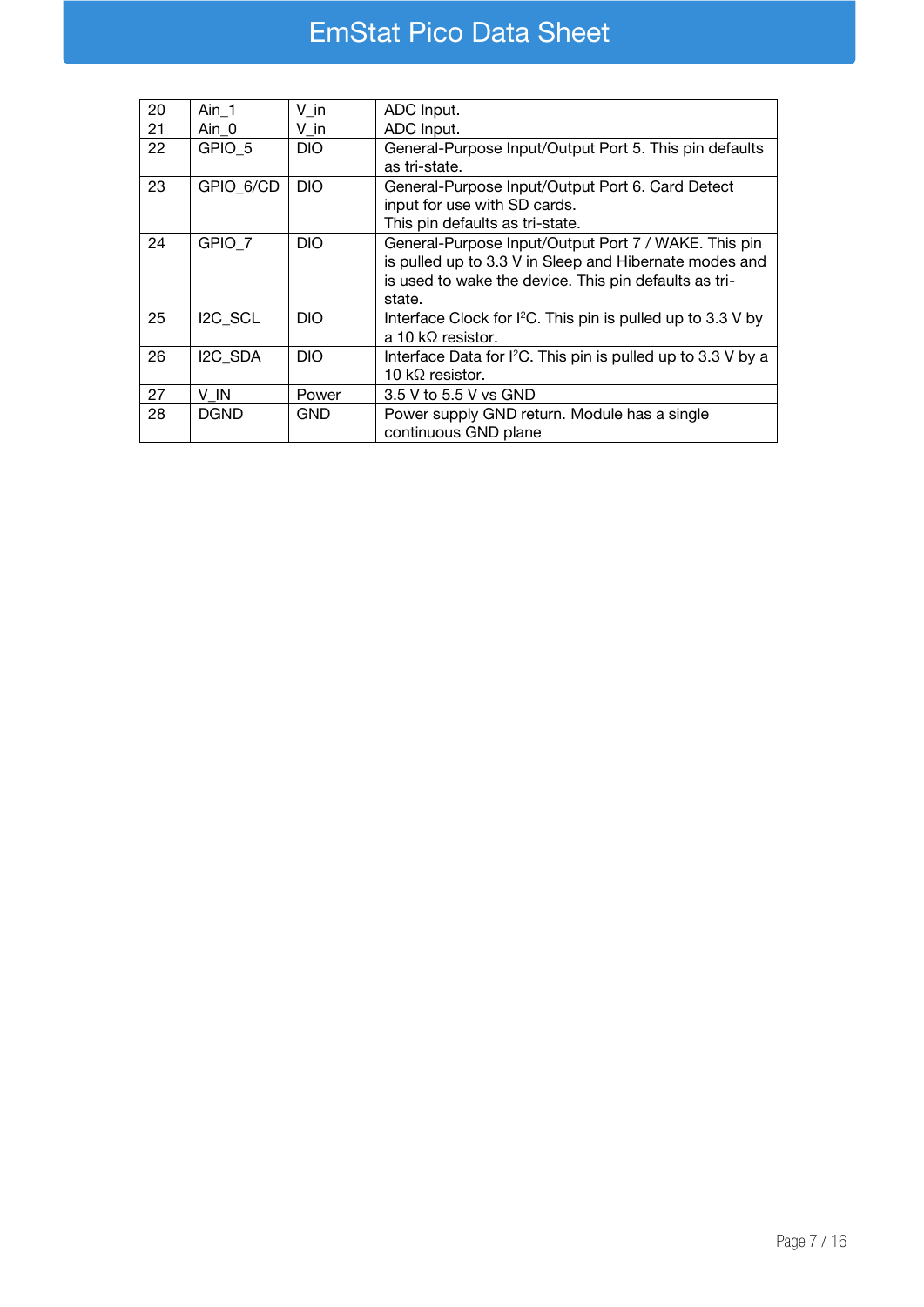### Absolute maximum ratings

| Parameter                                      | Rating                            |
|------------------------------------------------|-----------------------------------|
| V IN to GND                                    | $-0.3$ V to $+6.5$ V (see ADP166) |
| Analog Input Voltage to GND                    | $-0.3$ V to $+3.6$ V              |
| Digital Input Voltage to GND                   | $-0.3$ V to $+3.6$ V              |
| <b>Total Positive GPIO Pins Current</b>        | 30 mA                             |
| <b>Total Negative GPIO Pins Current</b>        | $-30$ mA                          |
| Storage temperature                            | $-65$ °C to +100 °C               |
| Operating temperature                          | $-40$ °C to +85 °C                |
| ESD Human Body Model (HBM)                     | 4 kV                              |
| ESD Field-Induced Charged Device Model (FICDM) | $1$ kV                            |
| Hand Soldering (10 seconds per pin)            | 400 $\degree$ C                   |
| Reflow temperature                             | 245 °C                            |

Stresses at or above those listed under Absolute Maximum Ratings may cause permanent damage to the product. This is a stress rating only; functional operation of the product at these or any other conditions above those indicated in the operational section of this specification is not implied. Operation beyond the maximum operating conditions for extended periods may affect product reliability.

### ESD caution



#### ESD (Electrostatic discharge) sensitive device.

The EmStat Pico features protection circuitry on all Inputs and Outputs. However high energy ESD due to improper handling may cause damage or degradation of performance. Proper ESD precautions should be taken to prevent this.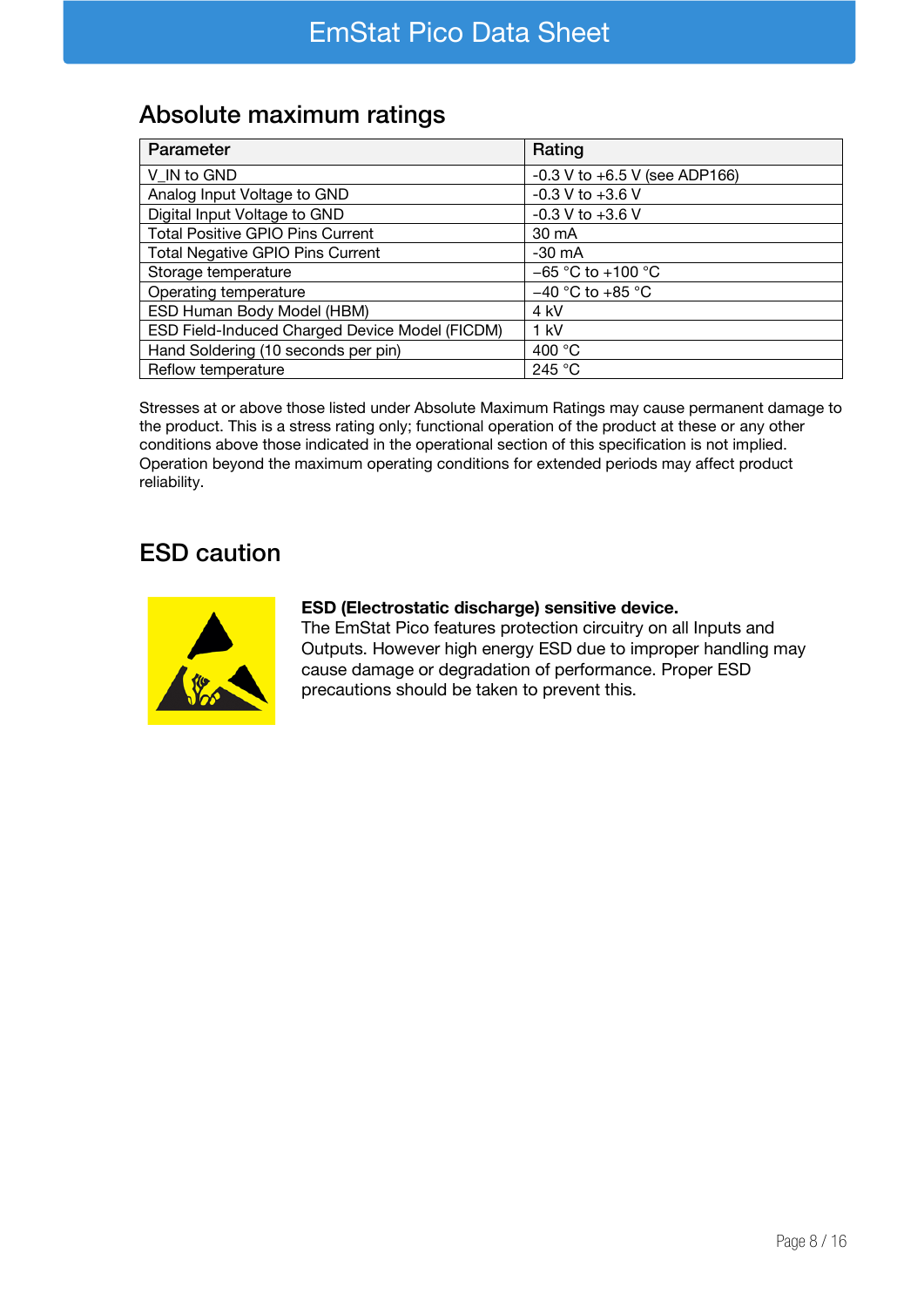# Electrical specifications

| Table 2: EmStat Pico electrical characteristics. Determined at 25 °C. |  |  |
|-----------------------------------------------------------------------|--|--|
|                                                                       |  |  |

| Parameter                                       | Min    | <b>Typ</b> | <b>Max</b> | Unit                    | <b>Details</b>                                |
|-------------------------------------------------|--------|------------|------------|-------------------------|-----------------------------------------------|
| <b>ADC</b>                                      |        |            |            |                         |                                               |
| Input Voltage Range                             | 0.2    |            | 2.1        | $\vee$                  |                                               |
| Data Rate                                       |        | 800        |            | <b>kSPS</b>             |                                               |
| Resolution                                      | 16     |            |            | <b>Bits</b>             |                                               |
|                                                 |        |            |            |                         |                                               |
| Analog inputs                                   |        |            |            |                         |                                               |
| Leakage Current                                 | $-1.5$ | ±0.5       | 1.5        | nA                      | Ain 0 to Ain 3, WE 0,<br>WE_1 (OFF)           |
| Leakage Current                                 |        | ±10        |            | pA                      | RE_0, RE_1                                    |
| <b>EIS measurement</b>                          |        |            |            |                         |                                               |
| Frequency range                                 | 0.016  |            | 200k       | Hz                      |                                               |
| <b>Excitation Amplifier</b><br><b>Bandwidth</b> |        | 3          |            | <b>MHz</b>              |                                               |
| Impedance Measurement<br>Range                  | 10     |            | 10M        | Ω                       |                                               |
|                                                 |        |            |            |                         |                                               |
| Potentiostat circuit<br>(Low speed)             |        |            |            |                         |                                               |
| <b>WE Input Bias Current</b>                    |        | 80         | 300        | pA                      | WE input, 25 °C                               |
| <b>RE Input Bias Current</b>                    |        | 10         |            | pA                      | RE input, 25 °C                               |
| Offset voltage                                  |        | 50         | 150        | μV                      |                                               |
| Source/Sink current                             | $-750$ |            | 750        | μA                      |                                               |
| Applied potential acc.                          |        | 0.04       | 0.2        | %                       |                                               |
| Current Range acc. 100nA                        |        | 0.4        | 2.0        | %                       |                                               |
| Current Range acc. > 100nA                      |        | 0.1        | 0.5        | %                       |                                               |
|                                                 |        |            |            |                         |                                               |
| Potentiostat circuit<br>(High speed)            |        |            |            |                         |                                               |
| <b>WE Input Bias Current</b>                    |        | 1          |            | nA                      | WE input, 25 °C                               |
| <b>RE Input Bias Current</b>                    |        | 10         |            | рA                      | RE input, 25 °C                               |
| Offset voltage                                  |        | 50         | 150        | μV                      |                                               |
| Source/Sink current                             | -3     |            | 3          | mA                      |                                               |
| Applied potential acc.                          |        | 0.1        | 0.5        | %                       |                                               |
| Current Range acc. 100nA                        |        | 0.4        | 2.0        | %                       |                                               |
| Current Range acc. ><br>100nA <sup>1</sup>      |        | 0.2        | 1.0        | %                       |                                               |
| Current Range 5mA                               |        | 0.4        | 2.0        | %                       |                                               |
| <b>DAC</b>                                      |        |            |            |                         |                                               |
| Resolution                                      | 12     |            |            | <b>Bits</b>             |                                               |
| Voltage Range (Low speed)                       | 0.2    |            | 2.4        | V                       |                                               |
| Voltage Range (High speed)                      |        | ±0.607     |            | $\overline{\mathsf{V}}$ | On a bias point fixed by<br>the low speed DAC |
| Low and High Combined                           | 0.2    |            | 2.8        | $\vee$                  |                                               |
|                                                 |        |            |            |                         |                                               |

<sup>&</sup>lt;sup>1</sup> Ch1 has an uncompensated series resistor (typical 110Ω) in series with the WE\_1 signal which may lead to unexpected current errors.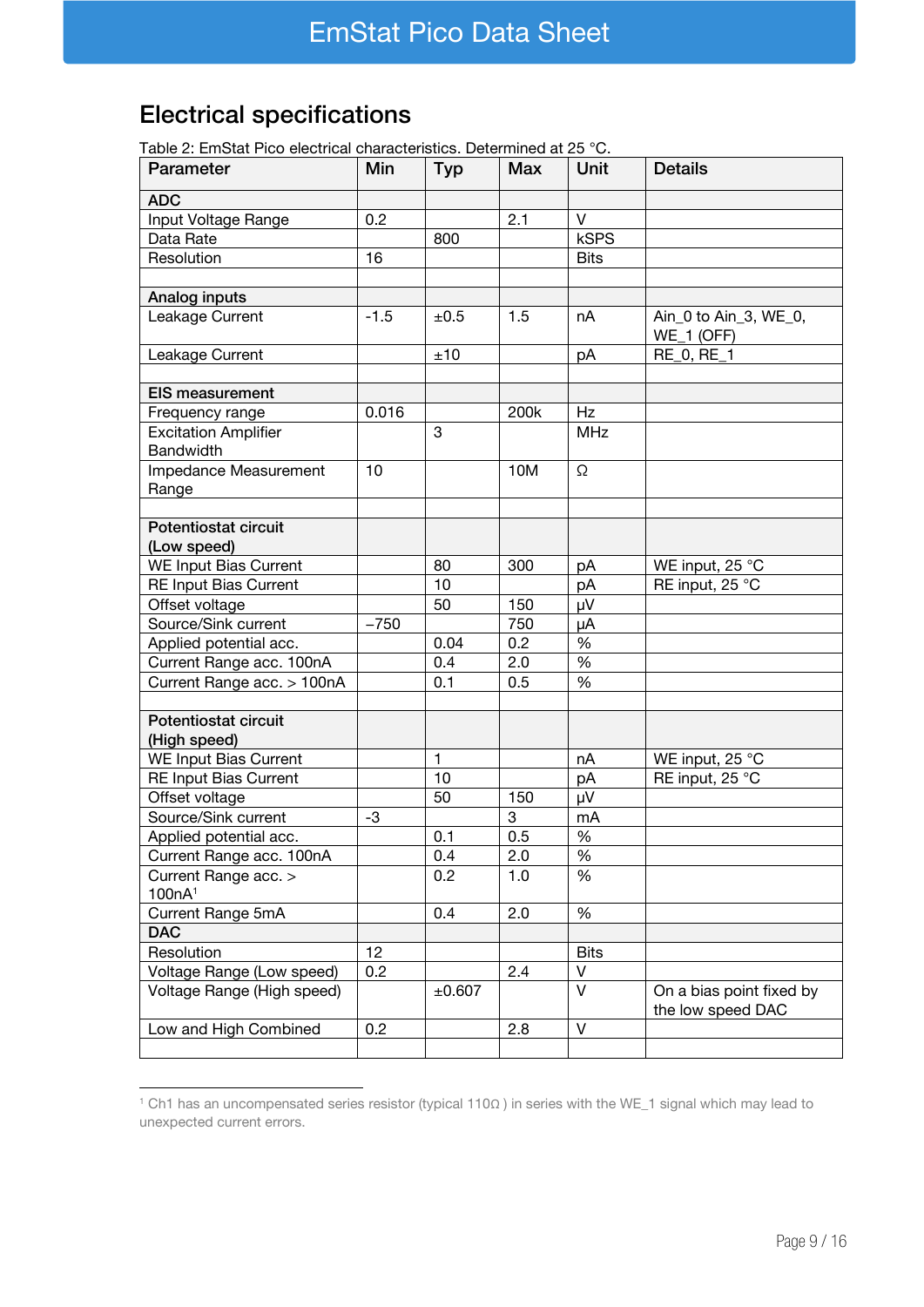# EmStat Pico Data Sheet

| <b>Buffered reference voltage</b>        |       |        |       |              |                                                          |
|------------------------------------------|-------|--------|-------|--------------|----------------------------------------------------------|
| output                                   |       |        |       |              |                                                          |
| Voltage                                  | 1.815 | 1.82   | 1.825 | $\vee$       | $TA = 25^{\circ}C$ , capacitive<br>load to ground 100 pF |
| <b>Load Current</b>                      |       |        | 200   | μA           |                                                          |
|                                          |       |        |       |              |                                                          |
| <b>GPIO</b>                              |       |        |       |              |                                                          |
| Input Voltage Low                        |       |        | 0.825 | $\vee$       |                                                          |
| Input Voltage High                       | 1.88  |        |       | $\vee$       |                                                          |
| Output Voltage Low                       |       |        | 0.3   | $\vee$       | Sink current $= 2$ mA                                    |
| Output Voltage High                      | 2.9   |        |       | $\vee$       | Source current $= 2$ mA                                  |
| <b>Short-Circuit Current</b>             |       | 11.5   |       | mA           |                                                          |
|                                          |       |        |       |              |                                                          |
| Temperature sensor                       |       |        |       |              |                                                          |
| (default ADuCM355)                       |       |        |       |              |                                                          |
| Resolution                               |       | 0.3    |       | $^{\circ}$ C |                                                          |
| Accuracy                                 |       | ±2     |       | $^{\circ}C$  |                                                          |
|                                          |       |        |       |              |                                                          |
| Temperature sensor<br>(optional ADT7420) |       |        |       |              |                                                          |
| Resolution                               |       | 0.0078 |       | $^{\circ}C$  |                                                          |
|                                          |       | ±0.25  |       | $^{\circ}C$  |                                                          |
| Accuracy                                 |       |        |       |              |                                                          |
| Power requirements                       |       |        |       |              |                                                          |
| V_IN voltage range                       | 3.5   | 5      | 5.5   | $\vee$       |                                                          |
| Normal (High speed 1 Chan)               |       | 30     |       | mA           |                                                          |
| Normal (Low speed 1 Chan)                |       | 10     |       | mA           |                                                          |
| Normal (Low speed 2 Chan)                |       | 15     |       | mA           |                                                          |
| Sleep (Static 1 Chan)                    |       | 8      |       | mA           |                                                          |
| Sleep (Static 2 Chan)                    |       | 13     |       | mA           |                                                          |
| Hibernate mode                           |       | 10     |       | μA           |                                                          |

For more detailed specs see datasheets for ADuCM355, ADT7420, ADP166 and AD8606.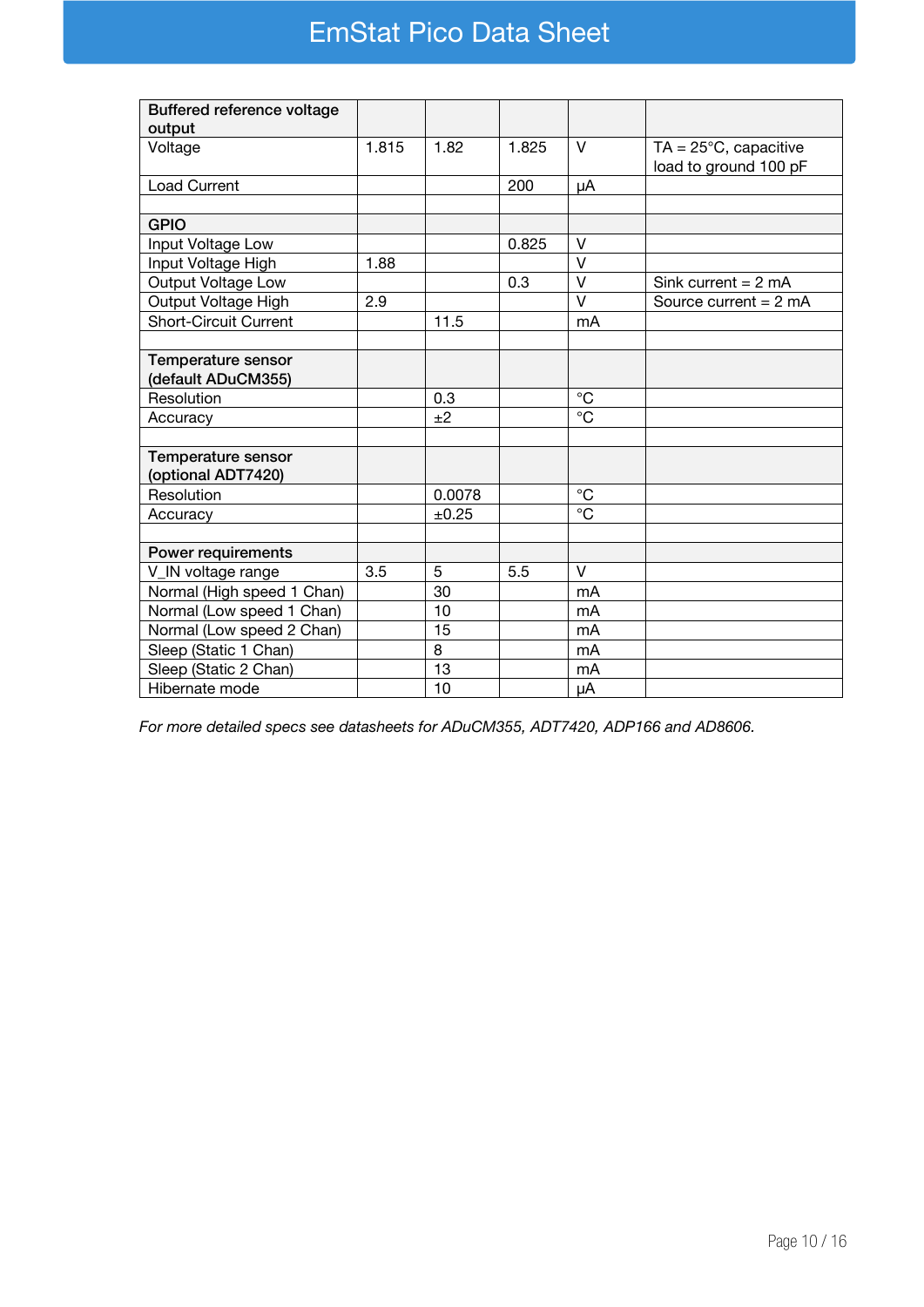# Power supply

The EmStat Pico has an on-board 3.3 V LDO (ADP166) and supply filtering. This provides clean operation from a USB or a 3.5 V to 5.5 V supply. Driving the EmStat Pico V\_IN directly from a switching regulator may introduce measurement noise. Care should be taken to provide clean power to the V\_IN pin.

| Power modes |                                                                                                                                                                     |  |  |  |
|-------------|---------------------------------------------------------------------------------------------------------------------------------------------------------------------|--|--|--|
| Normal mode | CPU running. PSTAT channels configured by the user (OFF, OCP, Low Speed,<br>High Speed). Measurement performed.                                                     |  |  |  |
| Sleep mode  | CPU is not running. PSTAT channels configured by the user (OFF, OCP, Low<br>Speed, High Speed). All voltages are still applied, but no measurements can be<br>done. |  |  |  |
| Hibernate   | CPU is not running. PSTAT channels are OFF.                                                                                                                         |  |  |  |

# Digital interface

The EmStat Pico features the following digital interfaces:

- UART with baud rate of 230400 Bd
- SPI port with SD card support. (EmStat Pico as master only). For SPI timings see ADuCM355.
- 12C port. (EmStat Pico as master only). Note: The ADT7420 temperature sensor is connected to this bus and both the SCL and SDA lines have 10 kΩ pullup resistors to 3.3 V
- 1 PWM output
- 8 GPIO

### **Calibration**

The EmStat Pico has on-board 1 kΩ and 100 kΩ precision resistors (accuracy: ±0.1%, temperature coefficient: ±25 ppm/°C) for self-calibration.

### Analog interface

### DAC modes

The EmStat Pico has 2 low speed DACs and one high speed DAC. The 2 low speed DACs have an output range of 0.2 V to 2.4 V and can be used simultaneously. The single high speed DAC has an output range of  $\pm 0.607$  V on a bias point fixed by the low speed DAC

A low speed DACs and the high speed DAC can be combined to achieve an output range 0.2 V to 2.8 V. This can be done on one channel at a time.

### Potentiostat channels

The applied cell potential is the voltage between RE and WE (voltage supplied at CE and controlled at RE by potentiostat loop) of the Potentiostat Channel. WE is maintained at a potential between 0.819 V and 2.366 V to allow headroom for the TIA to operate. Thus the applied potential ranges are: high speed DAC: -1.981 V to 2.166 V. low speed DAC: -1.581 V to 2.166 V.

The EmStat Pico uses the 2 potentiostat channels of the ADuCM355 with the addition of high impedance buffers (AD8606) on the RE inputs. See links below for further details.

#### Analog inputs

The EmStat Pico features a 16-bit, 800 kSPS, successive approximation register (SAR) analog-todigital converter (ADC) with multiplexer, input buffers, built-in anti-aliasing filter (AAF), and programmable gain amplifier (PGA). The input range of 0.2 V to 2.1 V. The multiplexer switches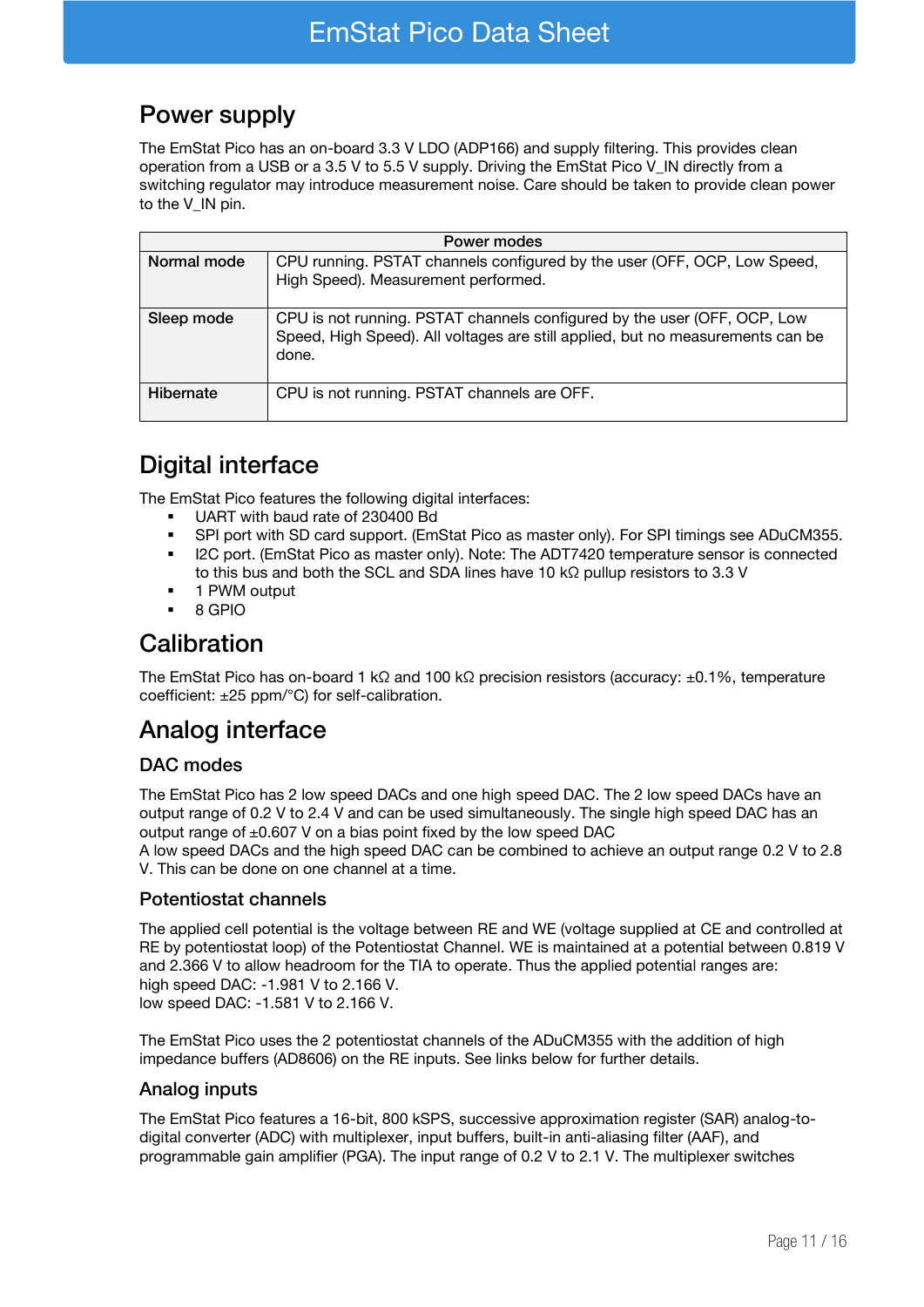between the analog input channels (Ain\_0 to Ain\_2) and the current and voltage measurement channels of PSTAT\_0 and PSTAT\_1. For further details see ADuCM355 documentation.

### Application example

The EmStat Pico is designed to operate with a minimum of external components. The application shown in Figure 4 shows a fully functional USB potentiostat with the addition of a USB to UART convertor (UMFT234XD-NC) and an SPE Connector (DS1020-03ST1D) to interface with a BVT Screen printed electrode (AC1.W1.R1). Figure 5 shows an EmStat Pico controlled by a microcontroller (Arduino MKR) in a typical OEM setup.

### USB potentiostat



Figure 4: EmStat Pico USB setup



### OEM potentiostat

Figure 5: EmStat Pico Arduino MKR setup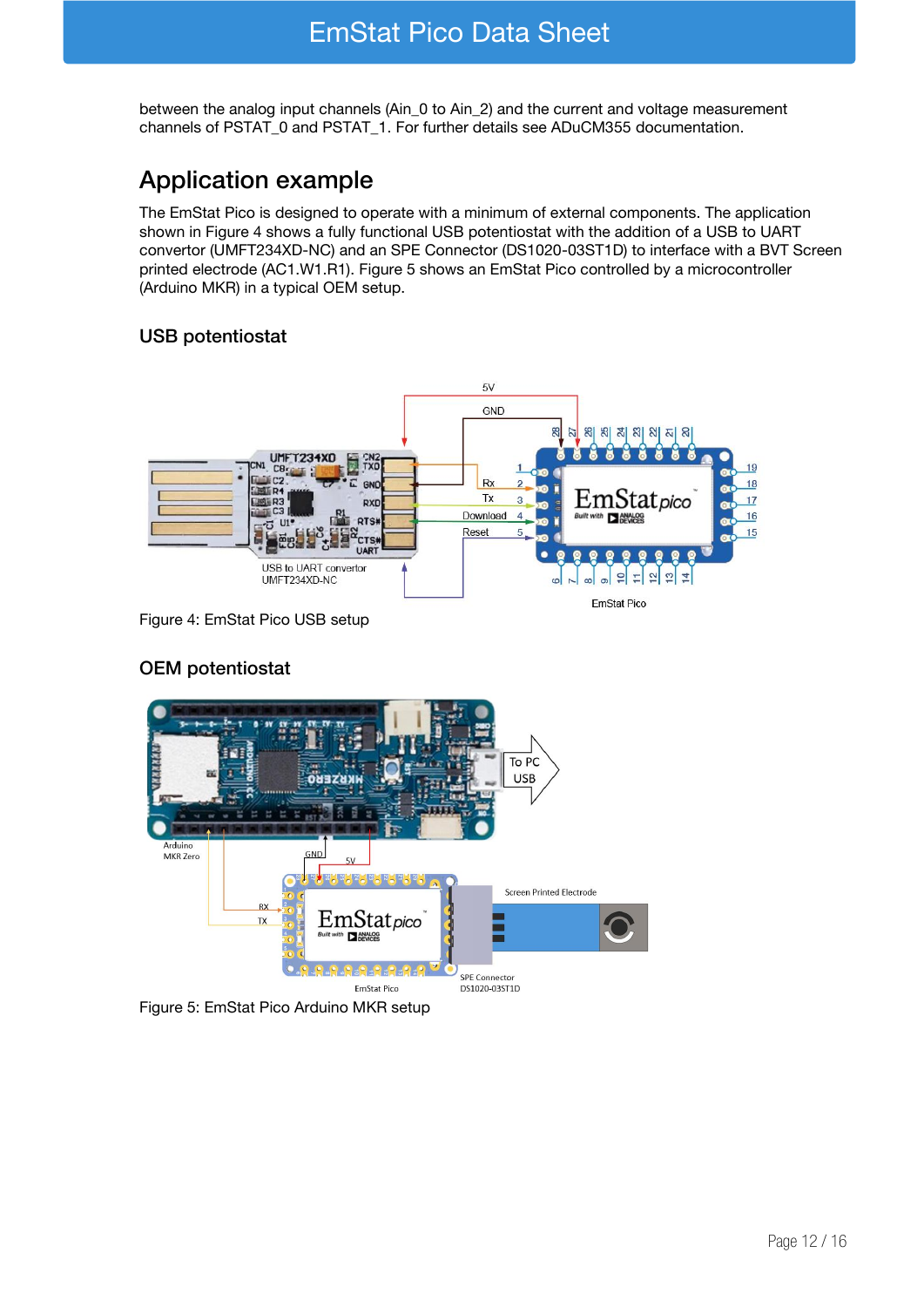### Layout

### Surface mount PCB footprint

Figure 6 shows the recommended SMT footprint for the EmStat Pico for hand soldering directly to a PCB using the castellated pads. Pads are 3 mm long by 1.5 mm wide.



Figure 6: EmStat Pico surface mount footprint

### Through hole PCB footprint

Figure 7 shows the recommended through hole footprint for the EmStat Pico for mounting with Samtec **TS-112-T-A-1** pins. Pads are 1.5 mm diameter with 0.8 mm diameter hole spaced on a 2.54 mm (100 mil) grid.



Figure 7: EmStat Pico through-hole footprint. Grid is 2.54 mm (100 mil)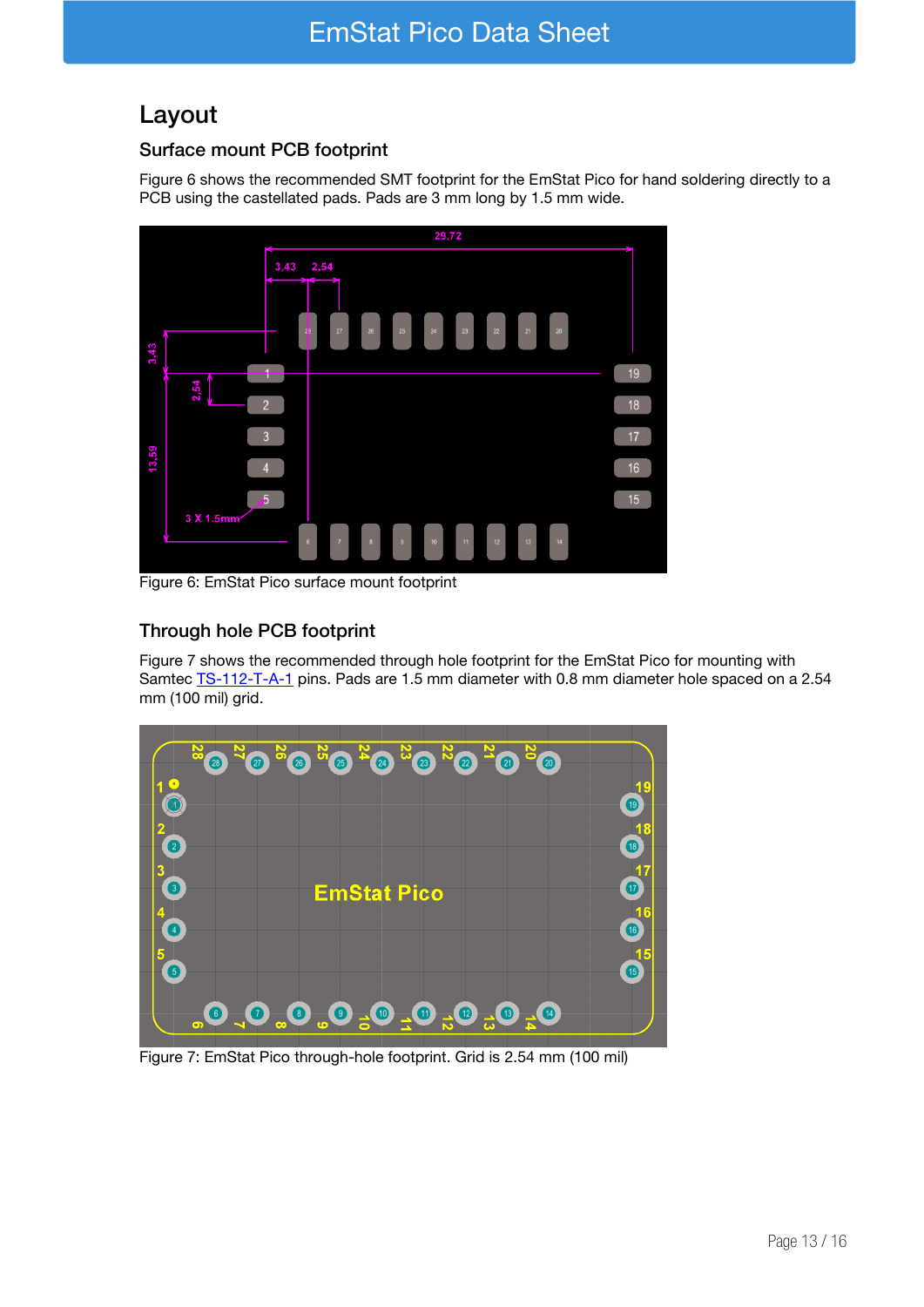### Layout considerations

The EmStat Pico has 3 GND pins. Pin 28 is the power supply GND return. Pin 8 is located beside the SPI lines to provide a high speed digital GND return. Pin 15 is located beside the Analog pins to reference single ended analog signals and to connect to external shielding. The module has a single continuous GND plane, so all 3 pins are connected together.

When laying out a PCB to carry the EmStat Pico it is recommended to use a single continuous GND plane and to zone the board as shown in Figure 8. If desired, separate analog and digital GND planes can be used with the EmStat Pico providing the connection between the two planes.



Figure 8: Recommended PCB zoning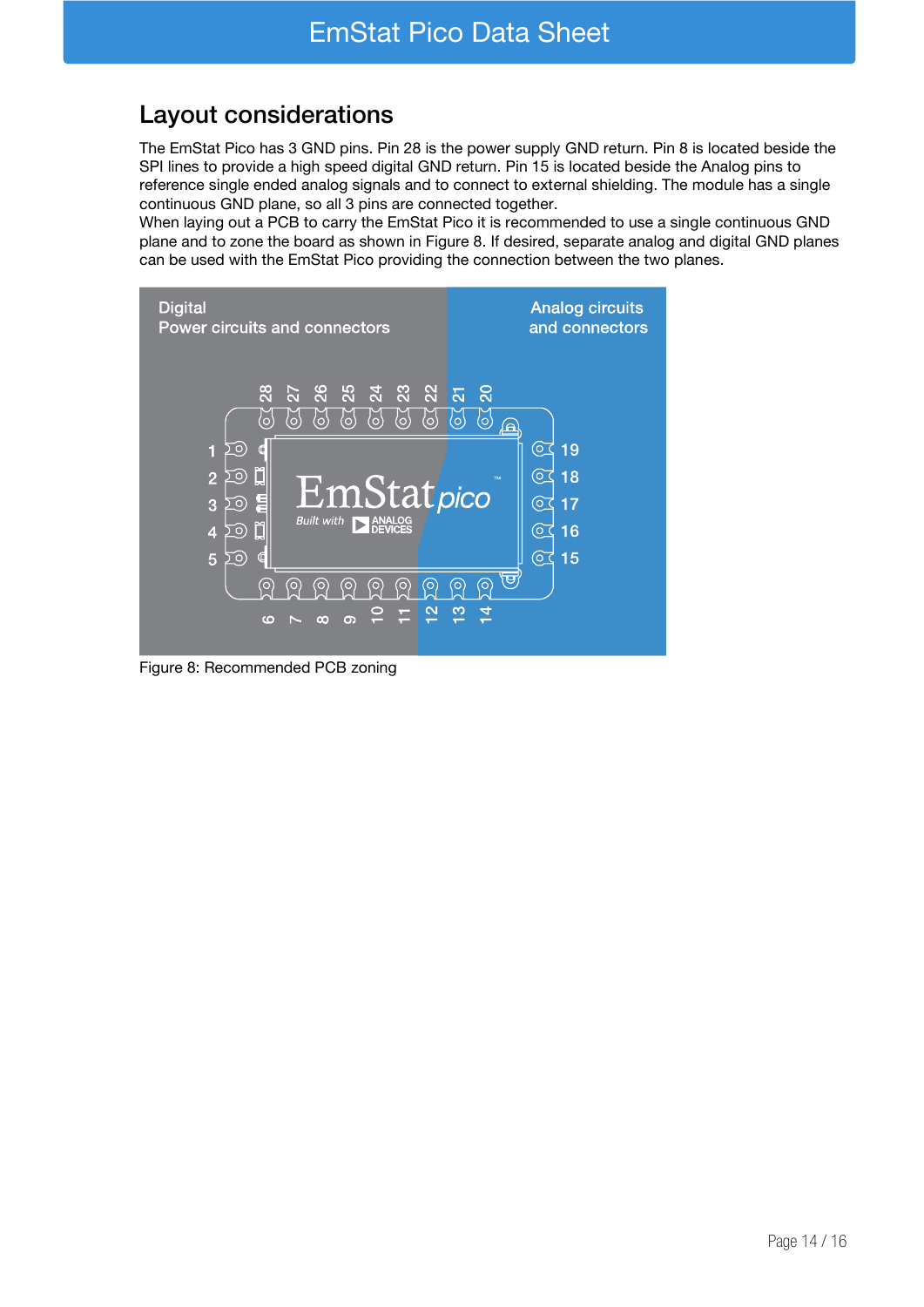### Assembly

### SMT board-to-board soldering

The EmStat Pico has castellated pads on each side to allow surface mount board-to-board soldering. It is recommended to use hand soldering onto the footprint detailed above using a 1.2 mm chisel tip at 370°C and dwell for no more than 10 seconds on each pad.

### SMT reflow information

The EmStat Pico has a Moisture Sensitivity Level (MSL) of 3. Recommended reflow temperature is maximum 245 °C.

#### Pin mount

The EmStat Pico through hole pads have an internal diameter of 0.76 mm (30 mil). These are designed to accept 0.64 mm (25 mil) diameter pins such as Samtec **TS-112-T-A-1**. The through hole pads are located on a 2.54 mm (100 mil) grid to match standard prototyping board. It is recommended to hand solder the pins into the EmStat Pico using a 1.2 mm chisel tip at 370°C and dwell for no more than 10 seconds on each pad. Use Low Residue Tin (No-Clean Flux Core Solder).